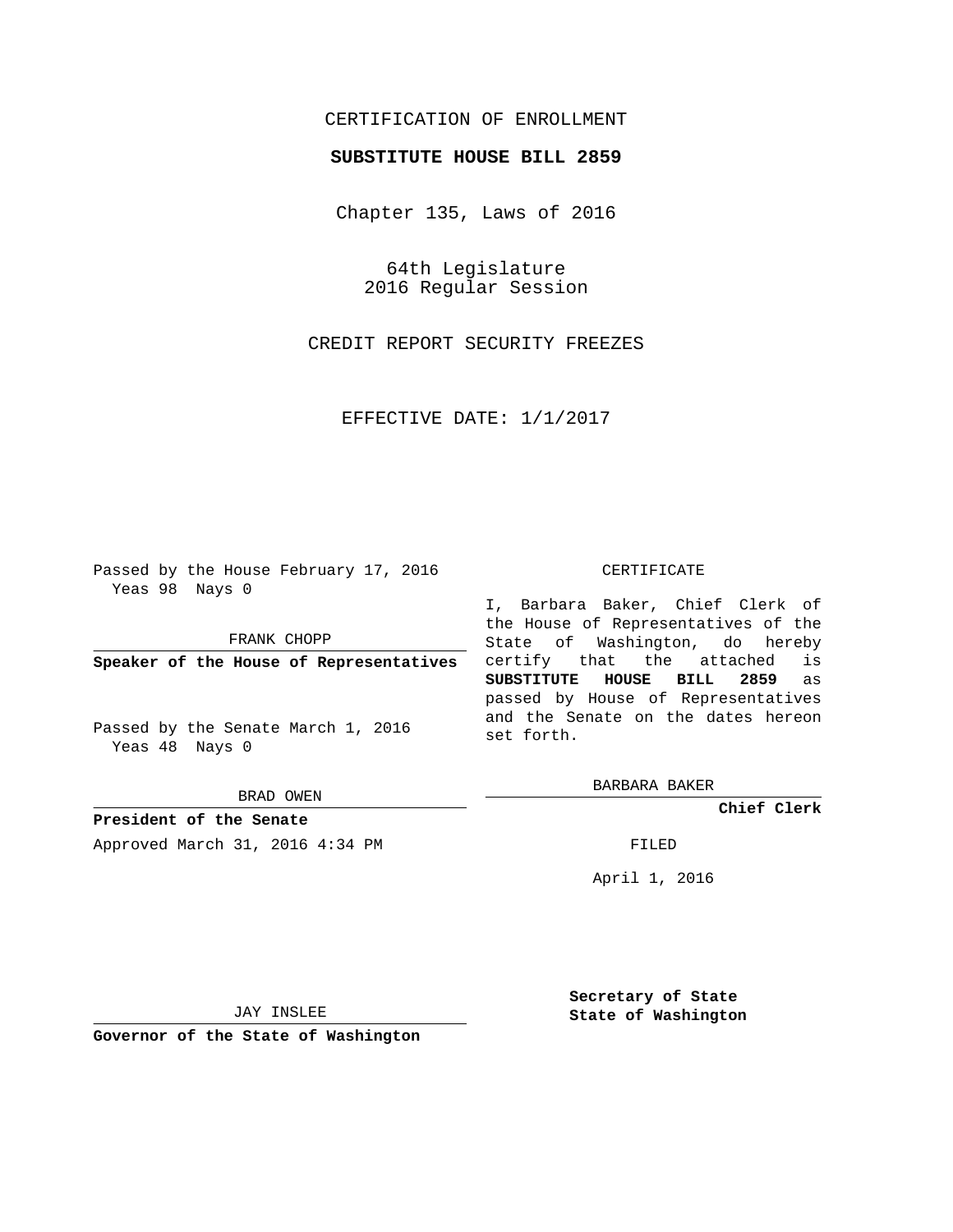## **SUBSTITUTE HOUSE BILL 2859**

Passed Legislature - 2016 Regular Session

**State of Washington 64th Legislature 2016 Regular Session**

**By** House Business & Financial Services (originally sponsored by Representatives S. Hunt, Hudgins, and Santos)

READ FIRST TIME 02/05/16.

1 AN ACT Relating to credit report security freezes; adding new 2 sections to chapter 19.182 RCW; adding a new section to chapter 70.58 3 RCW; and providing an effective date.

4 BE IT ENACTED BY THE LEGISLATURE OF THE STATE OF WASHINGTON:

5 NEW SECTION. **Sec. 1.** A new section is added to chapter 19.182 6 RCW to read as follows:

7 The definitions in this section apply throughout this section and 8 sections 2 and 3 of this act unless the context clearly requires 9 otherwise.

 (1) "Credit report" means a consumer report, as defined in 15 U.S.C. Sec. 1681a, that is used or collected to serve as a factor in establishing a consumer's eligibility for credit for personal, 13 family, or household purposes.

14 (2) "Normal business hours" means Sunday through Saturday, 15 between the hours of 6:00 a.m. and 9:30 p.m. Pacific time.

16 (3) "Protected consumer" means an individual who is:

17 (a) Under the age of sixteen years old at the time a request for 18 the placement of a security freeze is made pursuant to section 2 of 19 this act; or

20 (b) Incapacitated and for whom a guardian or limited guardian has 21 been appointed.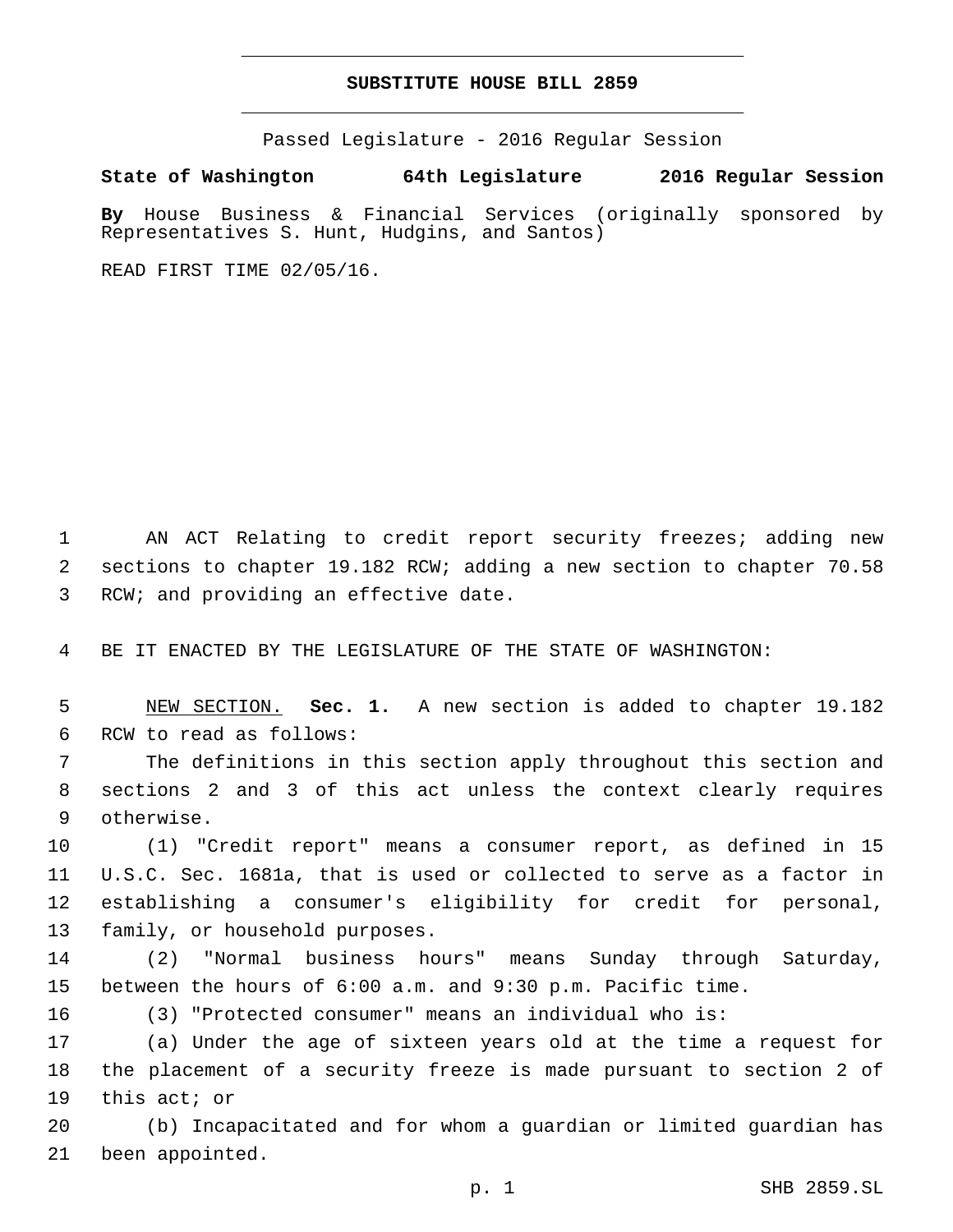(4) "Record" means a compilation of information that:

(a) Identifies a protected consumer;2

 (b) Is created by a consumer reporting agency solely for the purpose of complying with section 2 of this act; and

 (c) May not be created or used to consider the protected consumer's credit worthiness, credit standing, credit capacity, character, general reputation, personal characteristics, or mode of 8 living for any purpose listed in RCW 19.182.020.

 (5) "Representative" means a person who provides to a consumer reporting agency sufficient proof of authority to act on behalf of a 11 protected consumer.

12 (6) "Security freeze" means:

 (a) If a consumer reporting agency does not have a file pertaining to a protected consumer, a restriction that:

 (i) Is placed on the protected consumer's record in accordance 16 with section 2 of this act; and

 (ii) Prohibits the consumer reporting agency from releasing the protected consumer's record except as provided in section 2 of this 19 act; or

 (b) If a consumer reporting agency has a file pertaining to the 21 protected consumer, a restriction that:

 (i) Is placed on the protected consumer's consumer report in 23 accordance with section 2 of this act; and

 (ii) Prohibits the consumer reporting agency from releasing the protected consumer's consumer report or any information derived from the protected consumer's consumer report except as provided in 27 section 2 of this act.

 (7) "Sufficient proof of authority" means documentation that shows a representative has authority to act on behalf of a protected consumer, including:30

31 (a) An order issued by a court of law;

(b) A lawfully executed and valid power of attorney; and

 (c) A written, notarized statement signed by a representative that expressly describes the authority of the representative to act 35 on behalf of a protected consumer.

 (8) "Sufficient proof of identification" means information or documentation that identifies a protected consumer or a representative of a protected consumer, including:

 (a) A social security number or a copy of a social security card 40 issued by the social security administration;

p. 2 SHB 2859.SL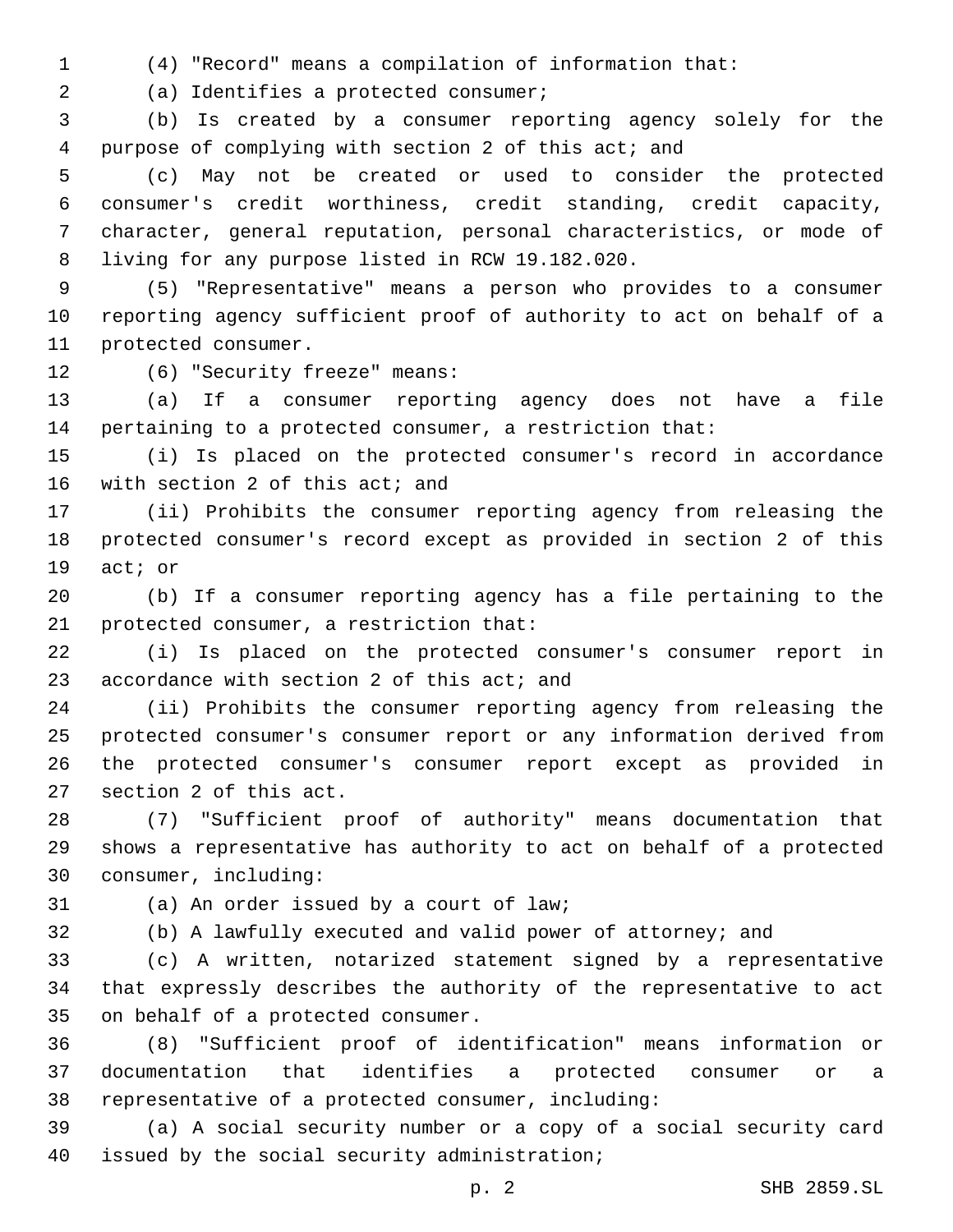(b) A certified or official copy of a birth certificate issued by 2 the entity authorized to issue the birth certificate;

 (c) A copy of a driver's license, an identicard issued under RCW 46.20.117, or any other government-issued identification; or

 (d) A copy of a bill, including a bill for telephone, sewer, septic tank, water, electric, oil, or natural gas services, that 7 shows a name and home address.

 NEW SECTION. **Sec. 2.** A new section is added to chapter 19.182 9 RCW to read as follows:

 (1) A consumer reporting agency shall place a security freeze for 11 a protected consumer if:

 (a) The consumer reporting agency receives a request from the protected consumer's representative for the placement of the security 14 freeze under this section; and

15 (b) The protected consumer's representative:

 (i) Submits the request to the consumer reporting agency at the address or other point of contact and in the manner specified by the 18 consumer reporting agency;

 (ii) Provides to the consumer reporting agency sufficient proof 20 of identification of the protected consumer and the representative;

 (iii) Provides to the consumer reporting agency sufficient proof 22 of authority to act on behalf of the protected consumer; and

 (iv) Pays to the consumer reporting agency a fee as provided in 24 this section.

 (2) If a consumer reporting agency does not have a file pertaining to a protected consumer when the consumer reporting agency receives a request under subsection (1)(a) of this section, the consumer reporting agency shall create a record for the protected 29 consumer.

 (3) Within thirty days after receiving a request that meets the requirements of subsection (1) of this section, a consumer reporting agency shall place a security freeze for the protected consumer.

 (4) Unless a security freeze for a protected consumer is removed in accordance with subsection (6) or (9) of this section, a consumer reporting agency may not release the protected consumer's consumer report, any information derived from the protected consumer's consumer report, or any record created for the protected consumer.

 (5) A security freeze for a protected consumer placed in accordance with this section shall remain in effect until: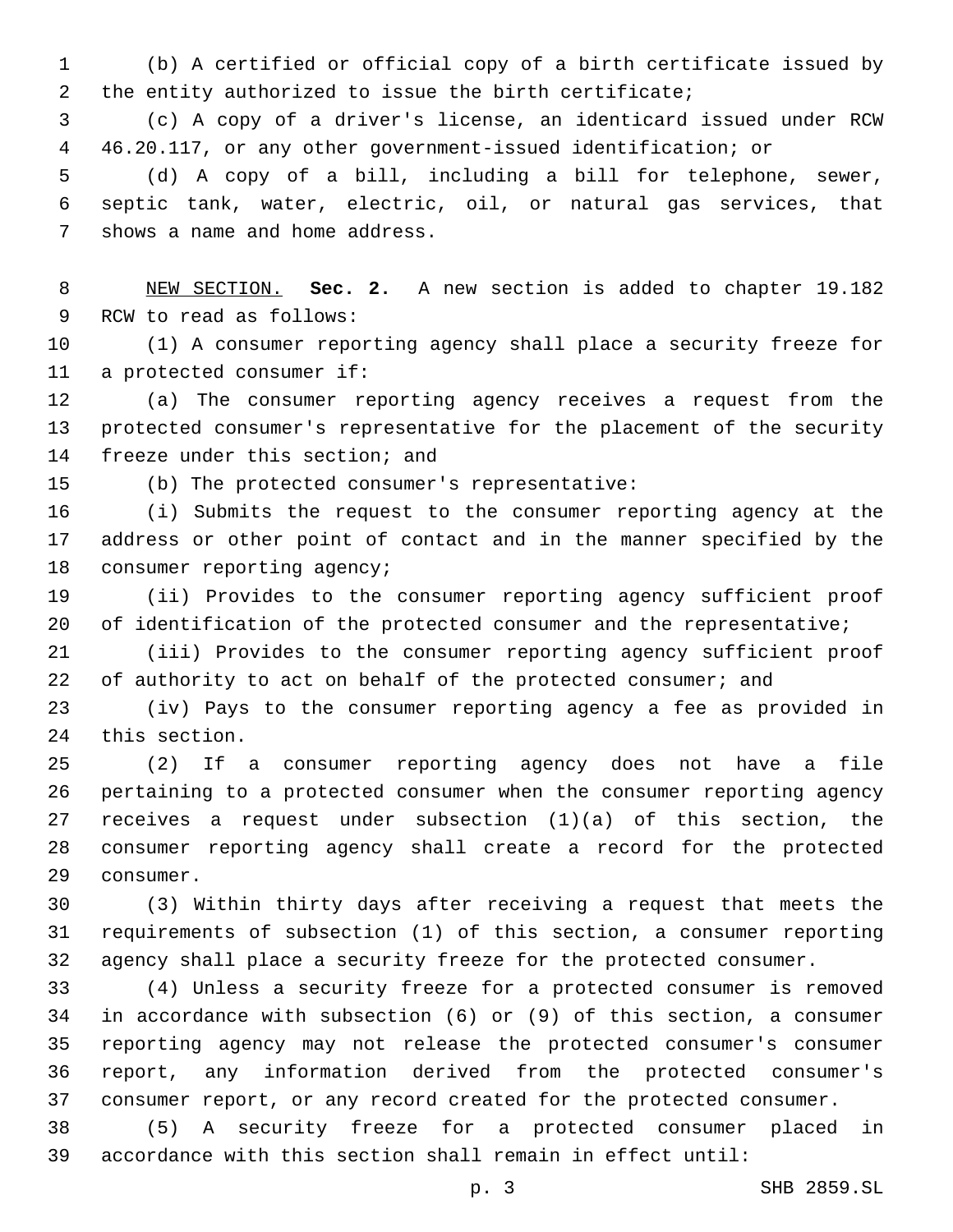(a) The protected consumer or the protected consumer's representative requests the consumer reporting agency to remove the security freeze in accordance with subsection (6) of this section; or (b) The security freeze is removed in accordance with subsection

5 (9) of this section.

 (6) If a protected consumer or a protected consumer's representative wishes to remove a security freeze for the protected consumer, the protected consumer or the protected consumer's 9 representative shall:

 (a) Submit a request for the removal of the security freeze to the consumer reporting agency at the address or other point of 12 contact and in the manner specified by the consumer reporting agency;

13 (b) Provide to the consumer reporting agency:

(i) In the case of a request by the protected consumer:

 (A) Proof that the sufficient proof of authority for the protected consumer's representative to act on behalf of the protected 17 consumer is no longer valid; and

(B) Sufficient proof of identification of the protected consumer;

 (ii) In the case of a request by the representative of a 20 protected consumer:

 (A) Sufficient proof of identification of the protected consumer 22 and the representative; and

 (B) Sufficient proof of authority to act on behalf of the 24 protected consumer; and

 (iii) In any case, pay to the consumer reporting agency a fee as 26 provided in this section.

 (7) Within thirty days after receiving a request that meets the requirements of subsection (6) of this section, the consumer reporting agency shall remove the security freeze for the protected 30 consumer.

 (8)(a) Except as provided in (b) of this subsection, a consumer reporting agency may not charge a fee for any service performed under 33 this section.

 (b) A consumer reporting agency may charge a reasonable fee, not exceeding ten dollars, for each placement or removal of a security 36 freeze for a protected consumer.

 (c) A consumer reporting agency may not charge any fee under this 38 section if:

39 (i) The protected consumer's representative:

p. 4 SHB 2859.SL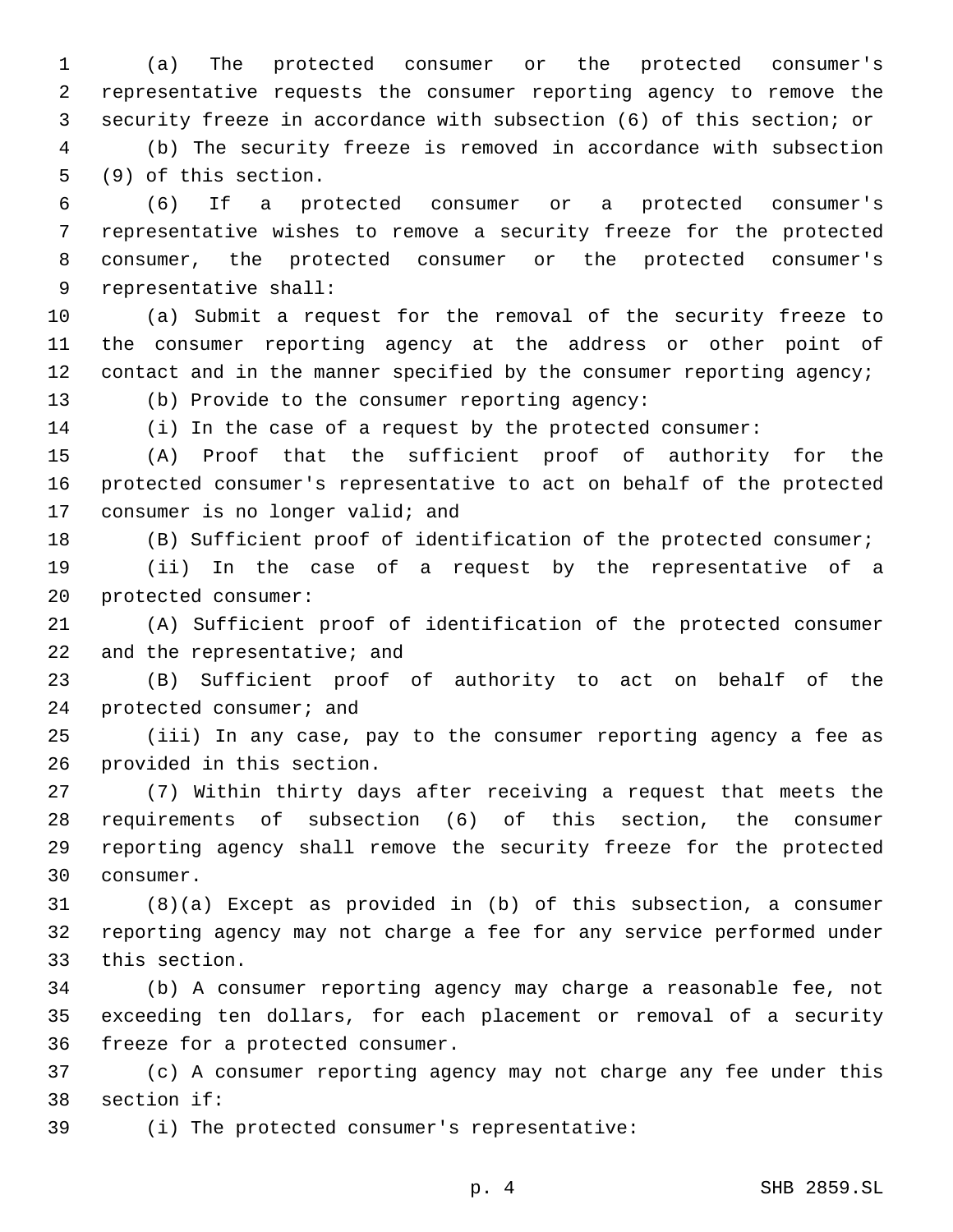1 (A) Has obtained a report from a federal, state, county, or local 2 law enforcement alleging identity theft in violation of RCW 9.35.020 3 against the protected consumer; and

4 (B) Provides a copy of the report to the consumer reporting 5 agency; or

6 (ii)(A) A request for the placement or removal of a security 7 freeze is for a protected consumer who is under the age of sixteen 8 years at the time of the request; and

9 (B) The consumer reporting agency has a consumer report 10 pertaining to the protected consumer.

 (9) A consumer reporting agency may remove a security freeze for a protected consumer or delete a record of a protected consumer if the security freeze was placed or the record was created based on a material misrepresentation of fact by the protected consumer or the 15 protected consumer's representative.

16 (10) A violation of this section is enforced in accordance with 17 RCW 19.182.170(17).

18 (11) This section does not apply to:

19 (a) Persons or transactions described in RCW 19.182.170(14)(b), 20 (c), (d), (e),  $(f)$ , (h), or  $(i)$ ;

21 (b) Persons or transactions described in RCW 19.182.190;

22 (c) Persons or transactions described in RCW 19.182.200; or

23 (d) A person or entity that maintains, or a database used solely 24 for, the following:

- (i) Criminal record information;25
- 26 (ii) Personal loss history information;
- 27 (iii) Fraud prevention or detection;
- 28 (iv) Employment screening; or
- (v) Tenant screening.29

30 NEW SECTION. **Sec. 3.** A new section is added to chapter 70.58 31 RCW to read as follows:

 The issuer of a certified birth certificate shall include information prepared by the department setting forth the advisability of a security freeze under section 2 of this act and the process for 35 acquiring a security freeze.

36 NEW SECTION. **Sec. 4.** This act takes effect January 1, 2017.

Passed by the House February 17, 2016. Passed by the Senate March 1, 2016.